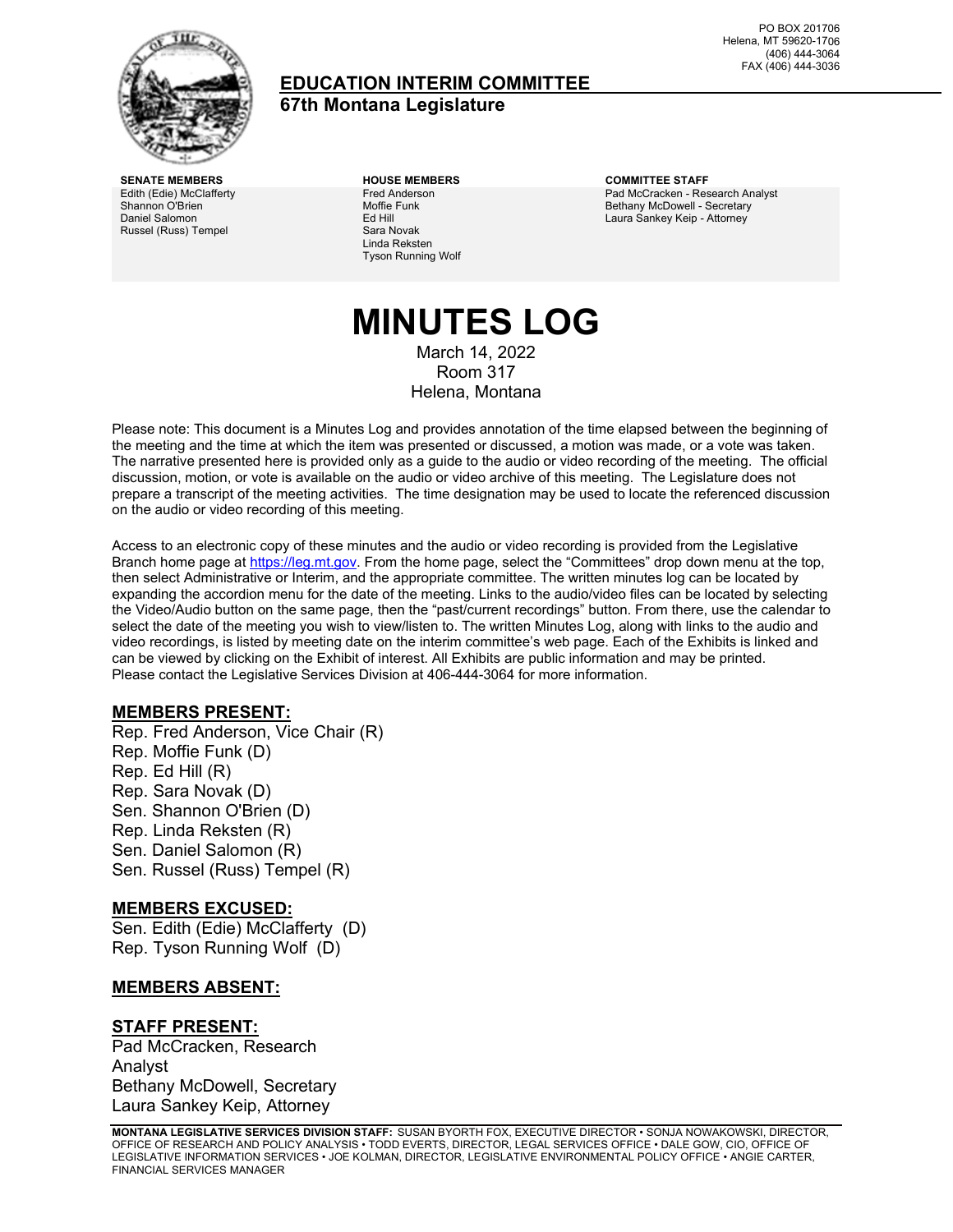### **AGENDA [\(Attachment 1\)](https://leg.mt.gov/content/Committees/Interim/2021-2022/Education/Meetings/March-2022/March-2022-FINAL-agenda.pdf)**

### **VISITORS' LIST [\(Attachment 2\)](https://leg.mt.gov/content/Committees/Interim/2021-2022/Education/Meetings/March-2022/visitor_log.pdf)**

### **COMMITTEE ACTION**

#### **CALL TO ORDER/ROLL CALL**

- 10:36:33 Rep. Fred Anderson called the meeting to order at 10:36 AM. The committee secretary took roll.
- 10:38:10 Mr. McCracken went over the agenda.

#### **HJ 47 STUDY OF EDUCATIONAL PROGRAMS FOR THE INCARCERATED**

10:44:41 Mr. McCracken gave a review of HJ 47. ([Exhibit](https://leg.mt.gov/content/Committees/Interim/2021-2022/Education/Meetings/March-2022/HJ-47-wrap-up-memo.pdf) 1)

### **Committee Questions/Discussion**<br>10:51:54 Rep. Reksten asked N

- Rep. Reksten asked Mr. McCracken about looking into mental health fitness for incarcerated individuals. Rep. Reksten continued by asking what happens to inmates who are more restricted. She suggested working on learning more about that.
- 10:53:46 Rep. Funk commented on the greatest challenge being the motivation for getting the HiSET in the women's prison.
- 10:55:26 Rep. Anderson commented on the possibility of using off-site facilities for training in the women's prison. He continued by stating that some of the programs could be done during unconventional hours. Rep. Anderson continued by commenting on the partnerships in Deer Lodge Prison.
- 10:58:18 Rep. Salomon commented on all of the prisons in the state needing/having opportunity to train and get ready to come out of prison as a contributing member of society.

#### **Promising Practices in Other States**

- 11:01:30 Mr. McCracken introduced presenters from other states who have a perspective on promising practices for inmate education.
- 11:03:59 Heather Gay, Director of Education for Michigan Department of Corrections, gave a presentation on the initiatives taken in the state of Michigan to help prepare inmates enter back into society with certain vocational and educational training.
- 11:13:39 Sean Addie, Director of Correctional Educational for the U.S. Department of Education, gave a presentation on post-secondary educational program incentives for inmates in the United States.
- 11:20:37 Traci Hightower, Director of Education for Oregon Department of Corrections, gave a presentation on her agency's plan for funding post-secondary education in the Oregon prison system. Ms. Hightower also presented the different programs that are part of the education initiatives for Oregon inmates.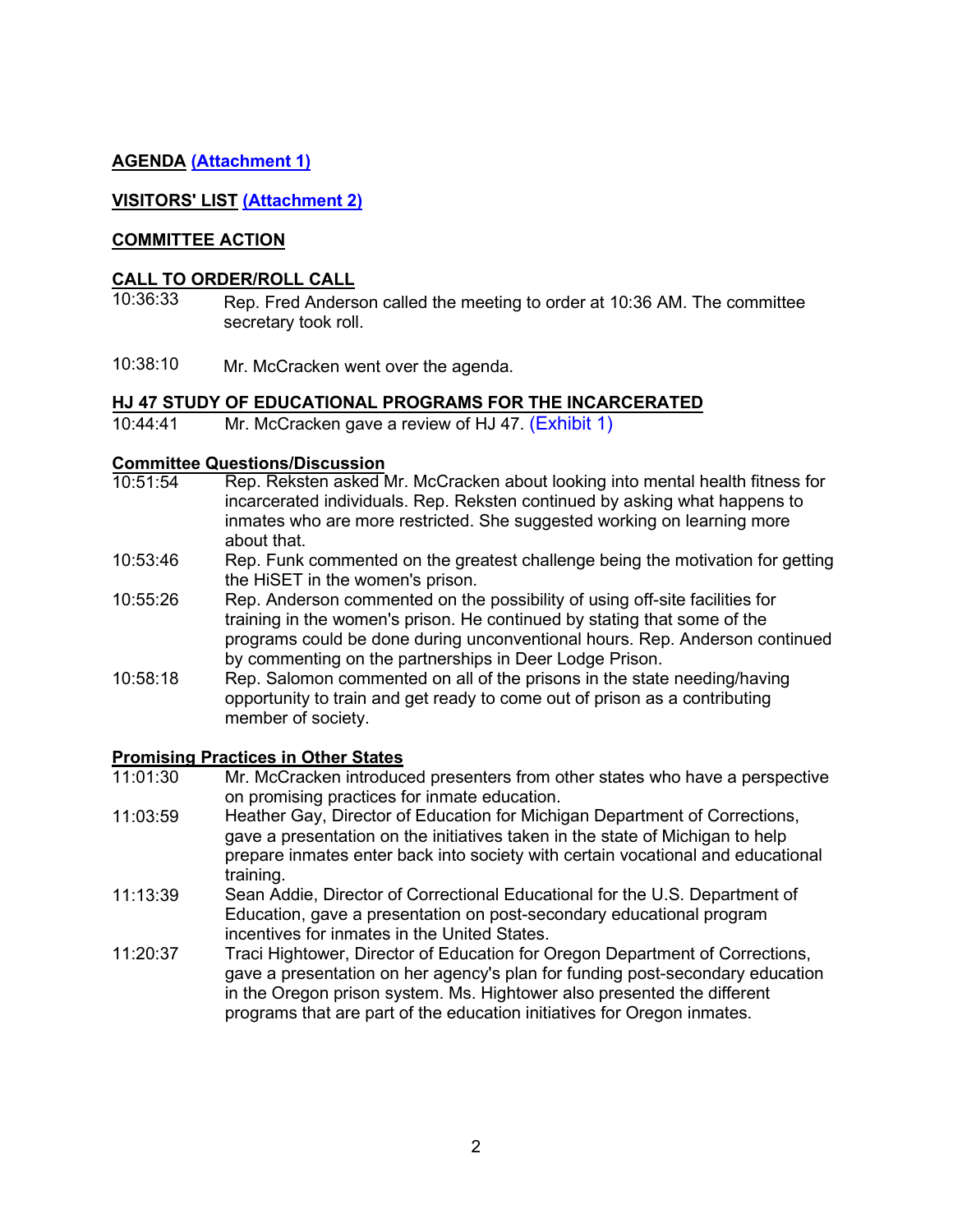### **Committee Questions**

| 11:25:03 | Rep. Funk asked Ms. Gay how her agency maintains equal access for women<br>and men at the vocational village.                                                                                                                       |
|----------|-------------------------------------------------------------------------------------------------------------------------------------------------------------------------------------------------------------------------------------|
| 11:25:50 | Ms. Gay responded to Rep. Funk by stating that there are multiple villages to                                                                                                                                                       |
|          | provide equal opportunity for men and women.                                                                                                                                                                                        |
| 11:26:15 | Sen. Salomon asked Mr. Addie about good-time credit for completion of<br>educational program.                                                                                                                                       |
| 11:26:42 | Mr. Addie responded to Sen. Salomon by stating that good-time credit is<br>calculated on a case-by-case basis, considering multiple factors regarding the<br>case.                                                                  |
| 11:27:29 | Sen. Salomon asked Ms. Gay about the types of infractions for inmates and<br>what goes into giving them.                                                                                                                            |
| 11:28:03 | Ms. Gay responded by stating that there is a committee who reviews the<br>infractions on a case-by-case basis.                                                                                                                      |
| 11:28:48 | Sen. Salomon asked Ms. Gay about the total number of inmates who are<br>enrolled in their vocational training programs. He continued by asking about<br>which degrees are available for the inmates.                                |
| 11:31:22 | Ms. Gay explained the DOC's opportunities for education and vocational<br>programs and what the agency is doing to grow those opportunities.                                                                                        |
| 11:33:24 | Sen. Tempel asked Ms. Gay and Ms. Hightower about the total number of<br>inmates who are in the facilities compared to the number of facilities for men and<br>women.                                                               |
| 11:34:55 | Rep. Reksten asked Ms. Gay and Ms. Hightower how they determine mental<br>fitness into their programs.                                                                                                                              |
| 11:36:17 | Ms. Gay responded to Rep. Reksten by explaining the variables in determining<br>opportunities for inmates with mental illness. Ms. Hightower responded by<br>stating that her agency focuses on behavior rather than mental health. |
| 11:36:36 | Rep. Anderson asked whether either Ms. Gay or Ms. Hightower had looked into<br>expanding into outside facilities for educational purposes for the inmates.                                                                          |
| 11:37:24 | Ms. Gay responded by stating that inmates do not leave the prison, but there are<br>opportunities for educators and vendors to go into the prison and provide<br>different educational and vocational training for them.            |
| 11:38:23 | Ms. Hightower responded by stating that her agency takes the same approach<br>as the Michigan DOC.                                                                                                                                  |
| 11:38:44 | Rep. Funk asked about statistics on incentives and recidivism.                                                                                                                                                                      |
| 11:39:41 | Mr. Addie responded by describing the benefits for inmates who participate in<br>prison education programs.                                                                                                                         |
| 11:42:20 | Rep. Hill asked Ms. Gay about how inmates become students at the vocational<br>village.                                                                                                                                             |
| 11:42:40 | Ms. Gay responded by describing the process for inmates who enter into the<br>village program.                                                                                                                                      |
| 11:44:33 | Rep. Hill asked Ms. Gay about the length of the program.                                                                                                                                                                            |
| 11:46:55 | Rep. Funk commented on the idea of having the goal for everyone to have a job<br>once they leave prison. She asked Mr. Addie how many states have gotten rid of<br>the box that states whether they have been incarcerated.         |
| 11:48:31 | Rep. Anderson commented on the box within applications.                                                                                                                                                                             |

### **Public Comment**

11:49:23 Steve Cape, Coalition for Safety and Justice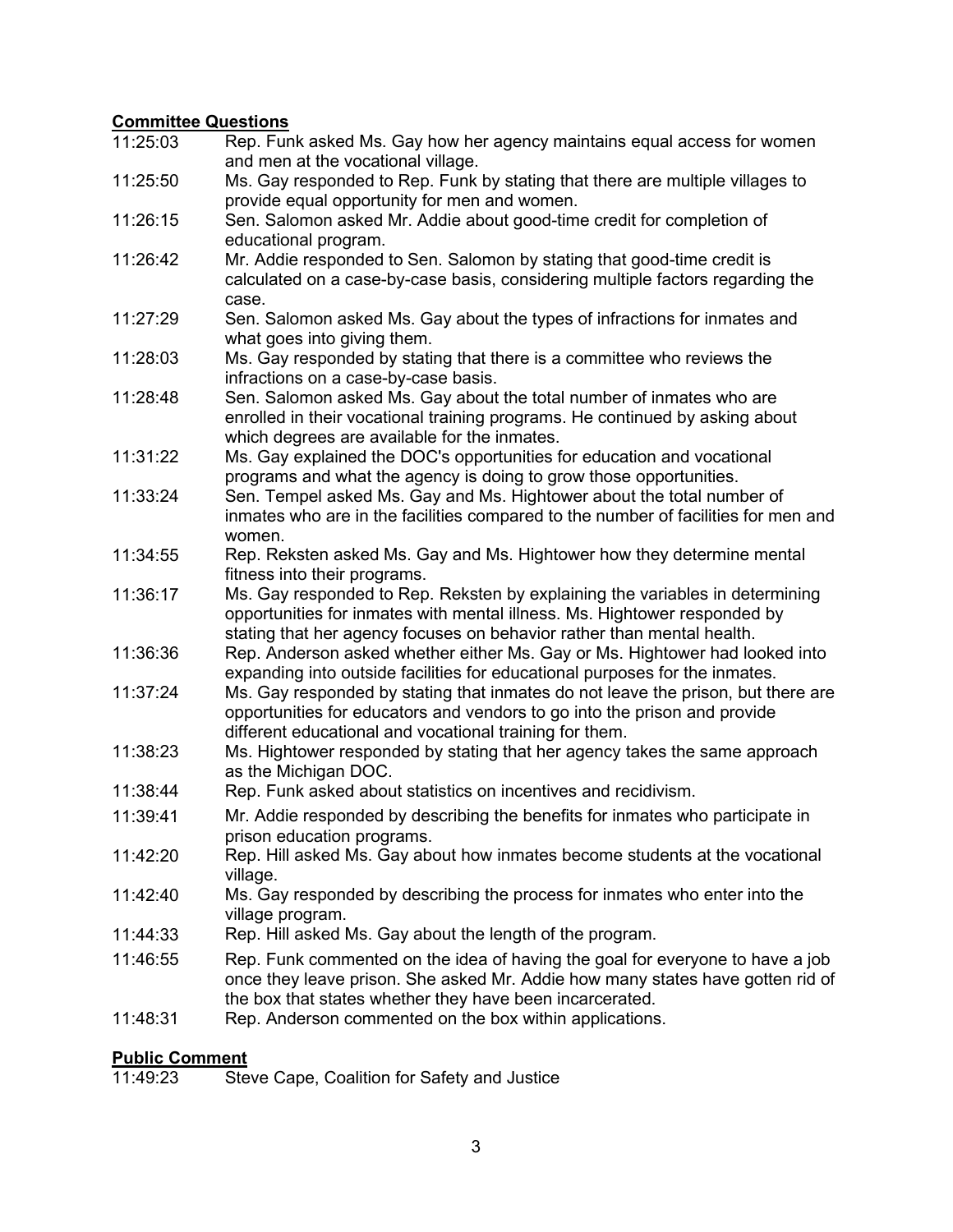### **Committee Questions**

- 11:58:50 Rep. Funk asked whether the committee is recommending a bill today.
- 11:59:28 Mr. McCracken answered.
- 11:59:47 Rep. Hill asked about negligent hiring.
- 12:00:11 Mr. Addie answered Rep. Hill by describing the liability for businesses hiring felons.
- 12:01:19 Rep. Reksten asked Ms. Gay about inmates who have sexual assault charges being trained for release back into society.
- 12:02:21 Ms. Gay responded to Rep. Reksten by stating that her agency does not look at the inmate's crime when reviewing their ability to participate in the vocational village program.
- 12:03:24 Rep. Reksten commented on fitting certain types of inmates back into society without inciting insults for the program.
- **LUNCH** Reconvene at 1:02pm.

### **EDUCATOR RECRUITMENT AND RETENTION UPDATES**

### **National Perspective/Promising Practices**

- 13:01:33 Mr. McCracken introduced Tara Kini, the State Policy Director for Learning Policy Institute.
- 13:01:54 Ms. Kini gave a presentation on the National Perspective regarding recruiting and retaining educators. [\(Exhibit 2\)](https://leg.mt.gov/content/Committees/Interim/2021-2022/Education/Meetings/March-2022/LPI-shortage-slides.pdf)

# **Committee Questions**<br>13:16:30 **Sen. O'B**

- Sen. O'Brien asked Ms. Kini what she believes would work best for recruitment and retention in Montana.
- 13:18:12 Ms. Kini answered Sen. O'Brien by stating that the teacher service scholarship program is a high-leverage strategy, and the committee should consider expanding it.
- 13:19:25 Rep. Funk commented on the distribution ability at the state level for certain district funds.
- 13:20:38 Ms. Kini responded to Rep. Funk by describing the process of distributing funds across the state for certain districts.
- 13:21:39 Sen. Tempel asked Ms. Kini about the increase in wages and whether it is tied to union or labor raises.
- 13:22:39 Rep. Reksten asked Ms. Kini about the emphasis on mentoring at the K-12 level.

# **K-12 Employee Health Benefits**

Misty Giles, Director for the Department of Administration, and Amy Jenks, Administrator for the Department of Administration, gave a presentation on state health plans. [\(Exhibit 3\)](https://leg.mt.gov/content/Committees/Interim/2021-2022/Education/Meetings/March-2022/2022-Benefits-at-a-Glance.pdf) 

# **Committee Questions**

Sen. Salomon commented on Ms. Jenks' presentation. Sen. Salomon asked Ms. Jenks about determining risks in implementing health care benefits for school employees.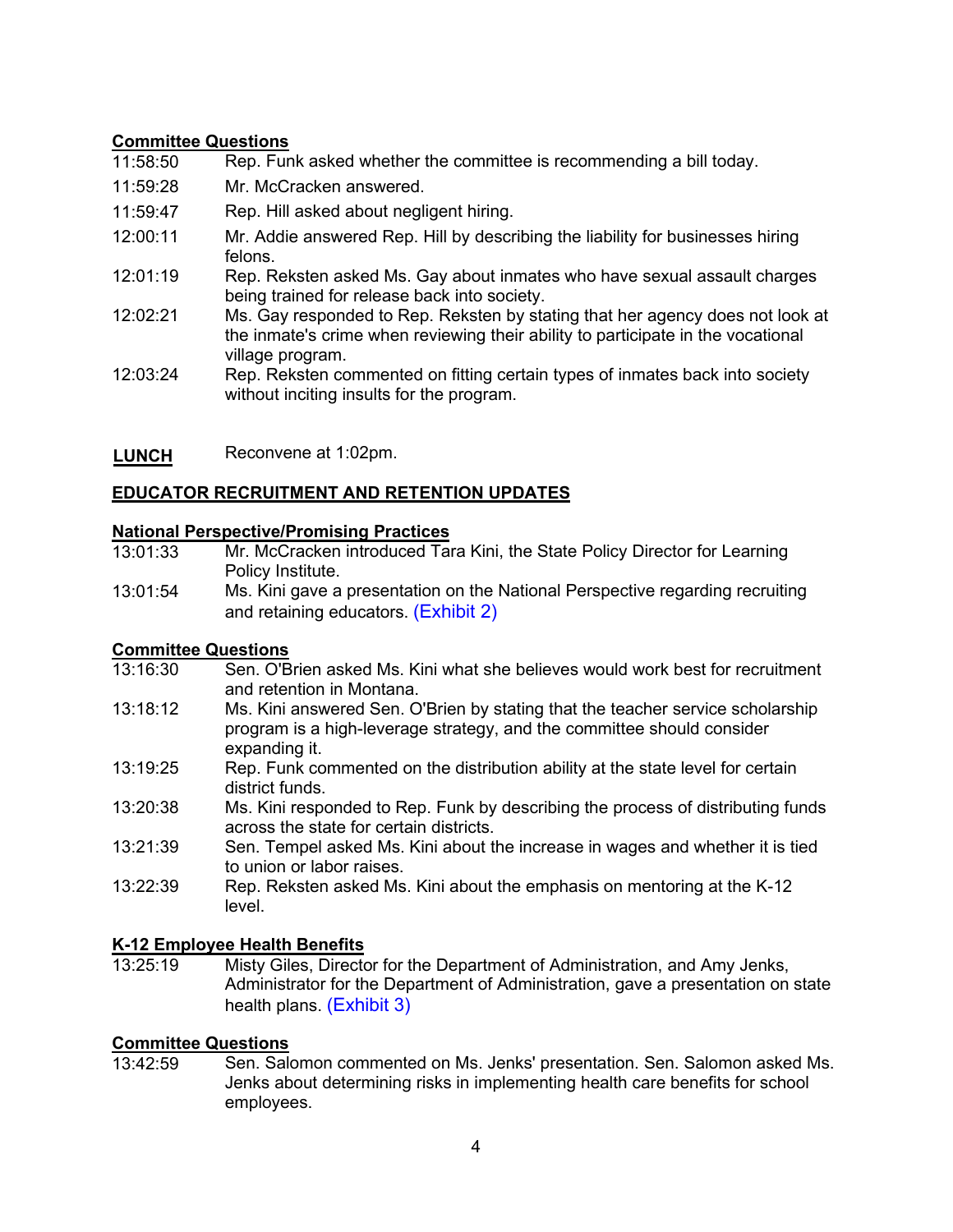- 13:44:46 Ms. Jenks answered Sen. Salomon by stating that she did not have many details, but it was a buy-in program.
- 13:45:00 Sen. Salomon responded to Ms. Jenks by stating that educators would have to follow the state sanctions and standards for health care benefits.
- 13:45:46 Ms. Jenks responded in agreement with Sen. Salomon.
- 13:46:14 Sen. Tempel asked Ms. Jenks if she compared prices of different cities' payments to the state regarding healthcare.

# **Quality Educator Loan Assistance Program**<br>13:47:13 Mr. McCracken gave a presenta

Mr. McCracken gave a presentation on expanding eligibility for the program. [\(Exhibit 4\)](https://leg.mt.gov/content/Committees/Interim/2021-2022/Education/Meetings/March-2022/QELAP-memo-March-2022.pdf) 

### **Committee Questions**

- 13:52:00 Sen. Salomon asked Mr. McCracken whether there has ever been a problem with the national board certification running out of money. He followed by asking what the issues are with implementing certain eligibility factors.
- 13:53:25 Rep. Reksten commented on her experience as an educator and stated her disagreement with certain eligibility requirement removal.
- 13:54:57 Mr. McCracken responded with a clarification of the removal of eligibility requirements and the effects it would have on teachers.
- 13:55:34 Rep. Novak asked Mr. McCracken how things get reported to data collection.
- 13:57:09 Jay Philips, Chief Financial Officer at the Office of Public Instruction, answered Rep. Novak by stating the process of reporting and collecting data for benefit programs.
- 13:58:12 Rep. Funk asked Mr. McCracken whether the program has been advertised.
- 13:58:38 Mr. Philips answered Rep. Funk.
- 13:59:00 Sen. O'Brien commented on the challenges that some teachers are facing and suggested increasing opportunities for teachers in certain areas.
- 14:00:04 Rep. Novak commented on the promotion efforts for the QELAP.

### **HB 143**

 $14:01:03$ Paul Taylor, from the Office of Public Instruction, gave a presentation on increased incentives for educators across Montana. [\(Exhibit 5\)](https://leg.mt.gov/content/Committees/Interim/2021-2022/Education/Meetings/March-2022/QEC-Teacher-IncentiveFY2023.pdf) 

## **Committee Questions**

- Sen. Salomon commented on the fractional FTE documented within the handout. (See Exhibit 5) Sen. Salomon followed by asking Mr. Taylor about FTEs and partials.
- 14:07:21 Sen. O'Brien stated that the committee needed to continue to think through how best to serve students in districts where teachers cannot take advantage of the incentives.
- 14:08:35 Mr. McCracken asked about Seeley High School and its eligibility.
- 14:09:16 Mr. Taylor answered Mr. McCracken.

# **Teacher Residency Demonstration Projects**

Sharyl Allen, Deputy Superintendent from the Office of Public Instruction, gave a presentation on Teacher Residency and Educator Redesign. [\(Exhibit 6\)](https://leg.mt.gov/content/Committees/Interim/2021-2022/Education/Meetings/March-2022/Teacher-Residency-Demonstration-Flyer.pdf)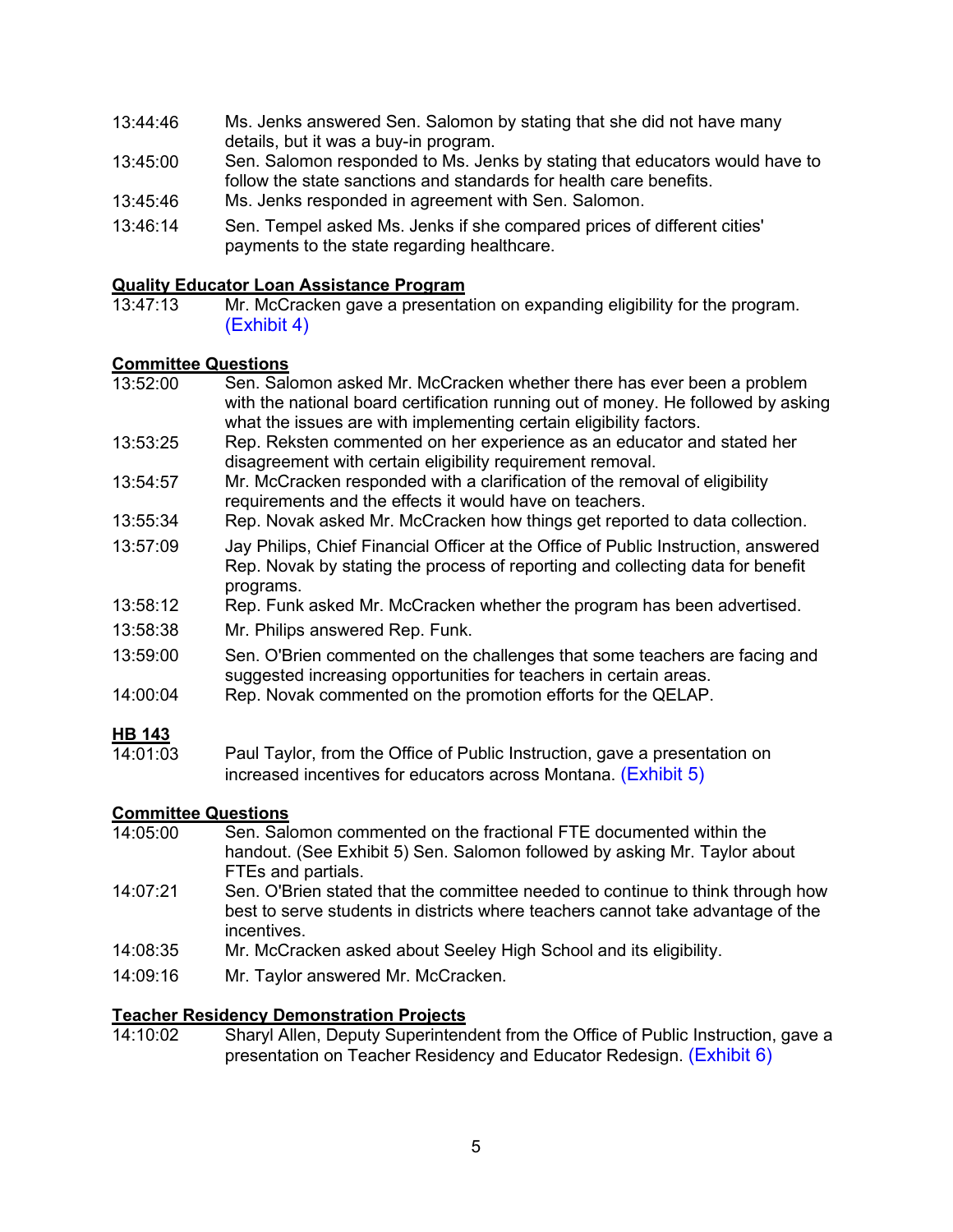### **Committee Questions**

- 14:20:57 Rep. Funk asked Ms. Allen about the length and process of the program. Rep. Funk followed by asking what the student would need to meet the criteria to participate in these programs.
- 14:23:17 Ms. Allen answered Rep. Funk.
- 14:23:35 Rep. Reksten asked Ms. Allen to clarify Educator Preparation Programs (EPP). Rep. Reksten followed by asking whether the Office of Public Instruction would provide mentoring for student residents in these programs.
- 14:24:30 Ms. Allen responded by stating that the OPI implements a teacher leader to help student residents.
- 14:25:56 Sen. Salomon asked Ms. Allen for clarification on the process of applying for and defining details within the teacher residency projects.
- 14:32:09 Rep. Hill asked Ms. Allen what the average number of hours is that a teacher works in a year.

### **OPI PERSPECTIVE ON SCHOOL DISTRICTS OPERATING SCHOOLS OUTSIDE DISTRICT BOUNDARIES**<br>14:34:33

Supt. Elsie Arntzen and Mr. Taylor gave a presentation on school districts who have adopted schools outside of their district. (Exhibit 7)

# **Committee Questions/Discussion**<br>14:41:17 Sen. Tempel asked M

- Sen. Tempel asked Mr. Taylor about school attendance outside a certain district boundary.
- 14:42:58 Mr. Taylor responded to Sen. Tempel by clarifying the rules regarding out-ofdistrict school attendance and inclusion.
- 14:44:13 Rep. Novak commented on the difficulty of having grey area in rules and legislation. Rep. Novak suggested keeping an eye on certain grey areas.
- 14:47:40 Supt. Arntzen responded to Rep. Novak by describing the counties who are impacted.

# **OPI UPDATE**

Supt. Arntzen gave an update on the work that the OPI has been doing to improve teacher residency and retention.

#### **COMPREHENSIVE SCHOOL AND COMMUNITY TREATMENT UPDATES**

- 14:53:50 Mr. Phillips gave an update on CSCT claim activity. (Exhibit 8)
- 14:56:55 Megan Peel, Bureau Chief of Children's Mental Health Bureau from the Department of Human Health and Mental Services, gave an update on OPI work and partnerships.

# **Committee Questions**

- Sen. O'Brien asked Ms. Peel to share the difference between the claims from last year or the year before, and this year.
- 14:59:48 Rep. Reksten asked Ms. Peel about the number of school districts that were participating in the program.
- 15:01:14 Ms. Peel responded to Rep. Reksten by stating that each school chooses whether they want to participate in the CSCT program.
- 15:01:54 Rep. Reksten asked Ms. Peel what was being done about mental health problems in Montana youth.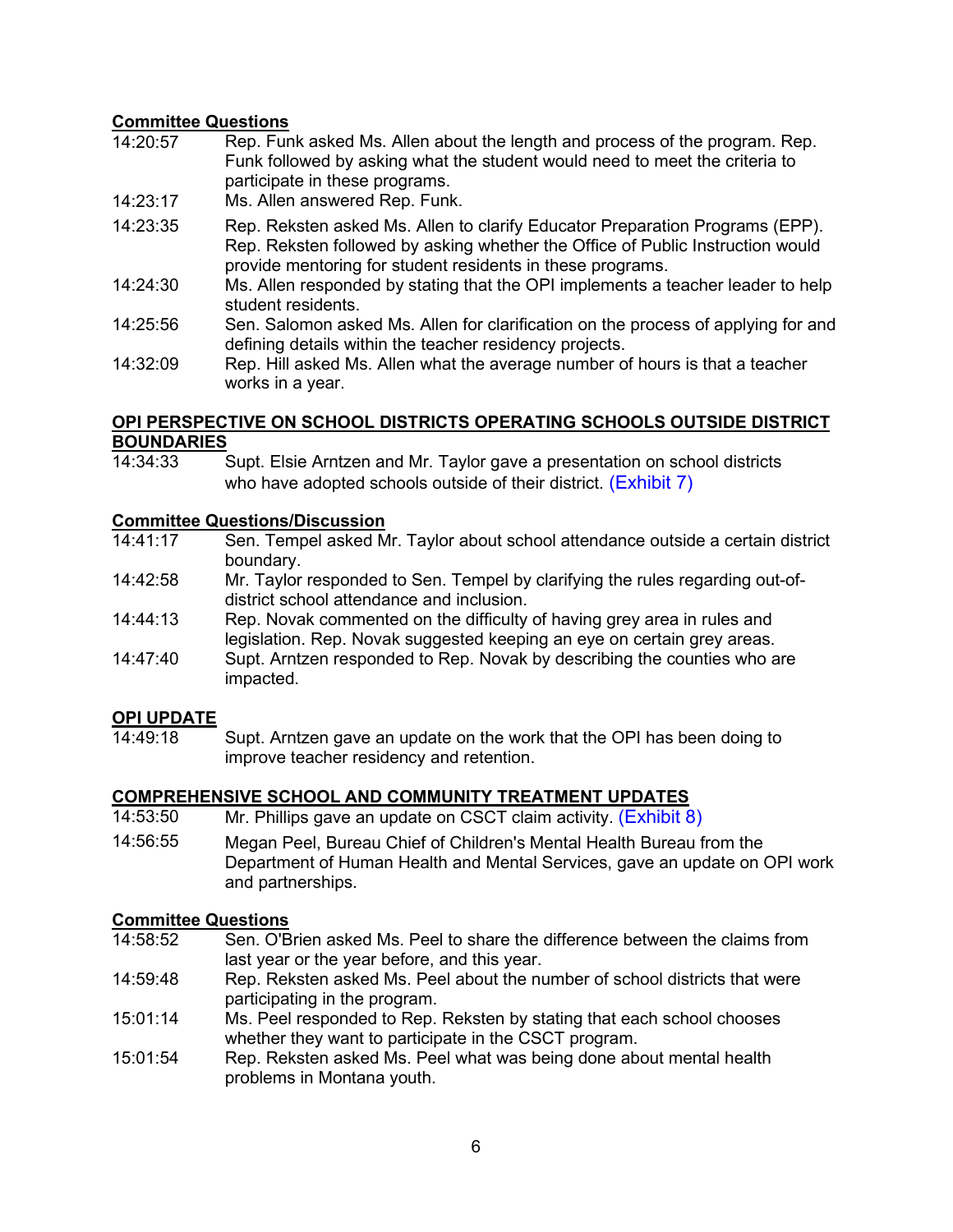- 15:02:46 Ms. Peel responded to Rep. Reksten by describing some of the initiatives being taken to improve mental health in students.
- 15:04:12 Rep. Reksten asked for an overview of the youth behavior survey and the work that OPI is doing to work with that data.
- 15:04:37 Rep. Funk asked Ms. Peel and Mr. Philips about districts who are unable to file claims with the CSCT.
- 15:07:10 Mr. Philips answered by describing the process of reviewing claims for CSCT.

# **SCHOOL FOOD FOLLOW-UP**<br>15:07:33 Gene Hermanso

Gene Hermanson, Human and Communities Service Administrator with DPHHS, gave an update on the school food funding program.

# **Committee Questions**<br>15:12:37 Rep. Fun

- Rep. Funk asked Mr. Hermanson why DPHHS is not submitting for the funds to feed students in school.
- 15:13:50 Mr. Hermanson responded to Rep. Funk by describing the programs that are offered to students who are food-insecure, as well as programs that distribute funding to low-income households. Mr. Hermanson continued by describing the burden on the schools in getting the reports to DPHHS.
- 15:18:15 Rep. Funk voiced her concern for DPHHS's lack of a backup plan.
- 15:18:39 OPI and DPHHS gave an update on implementing Medicaid for students who need it and the process for acquiring the data to distribute the aid.

#### **BREAK**

- $\overline{15:21:22}$  BREAK
- 15:31:31 Reconvene at 15:31:31

#### **TRANSFORMATIONAL LEARNING PANEL ON PROGRESS MADE BY DISTRICT GRANTEES**

| ᄓᄓᄓᄓᄂᄂ   |                                                                                                                                                                                                                                           |
|----------|-------------------------------------------------------------------------------------------------------------------------------------------------------------------------------------------------------------------------------------------|
| 15:33:02 | Chrystal Smith, Transformational Learning Program Manager at OPI, gave<br>introductions for the presenters and the implementation of the Transformational<br>Learning Grant and the Work Experience Pathway at their schools. (Exhibit 9) |
| 15:33:25 | Heather Jarrett, Superintendent for Reed Point Schools, gave a presentation on<br>the implementation of the Transformational Learning Grant at Reed Point<br>Schools as well as goals for students at the schools.                        |
| 15:43:36 | Don Christman, Assistant Superintendent at Lockwood School District, gave a<br>presentation on the implementation of the Transformational Learning Grant in<br>Lockwood schools.                                                          |
| 15:47:38 | Heather Hoyer, Assistant Superintendent for Great Falls Public Schools, gave a<br>presentation on the implementation of the Transformational Learning Grant at<br>Great Falls Public Schools. (Exhibit 10)                                |
| 15:53:53 | Tami O'Neill, assistant principal at Great Falls High School, continued the<br>presentation regarding Great Falls Public Schools and introducing students into<br>the work force. (See Exhibit 10)                                        |
| 16:02:52 | Laurie Barron, Superintendent for Evergreen School District, gave a<br>presentation on how Evergreen Schools have implemented the<br>Transformational Learning Grant. (Exhibit 11)                                                        |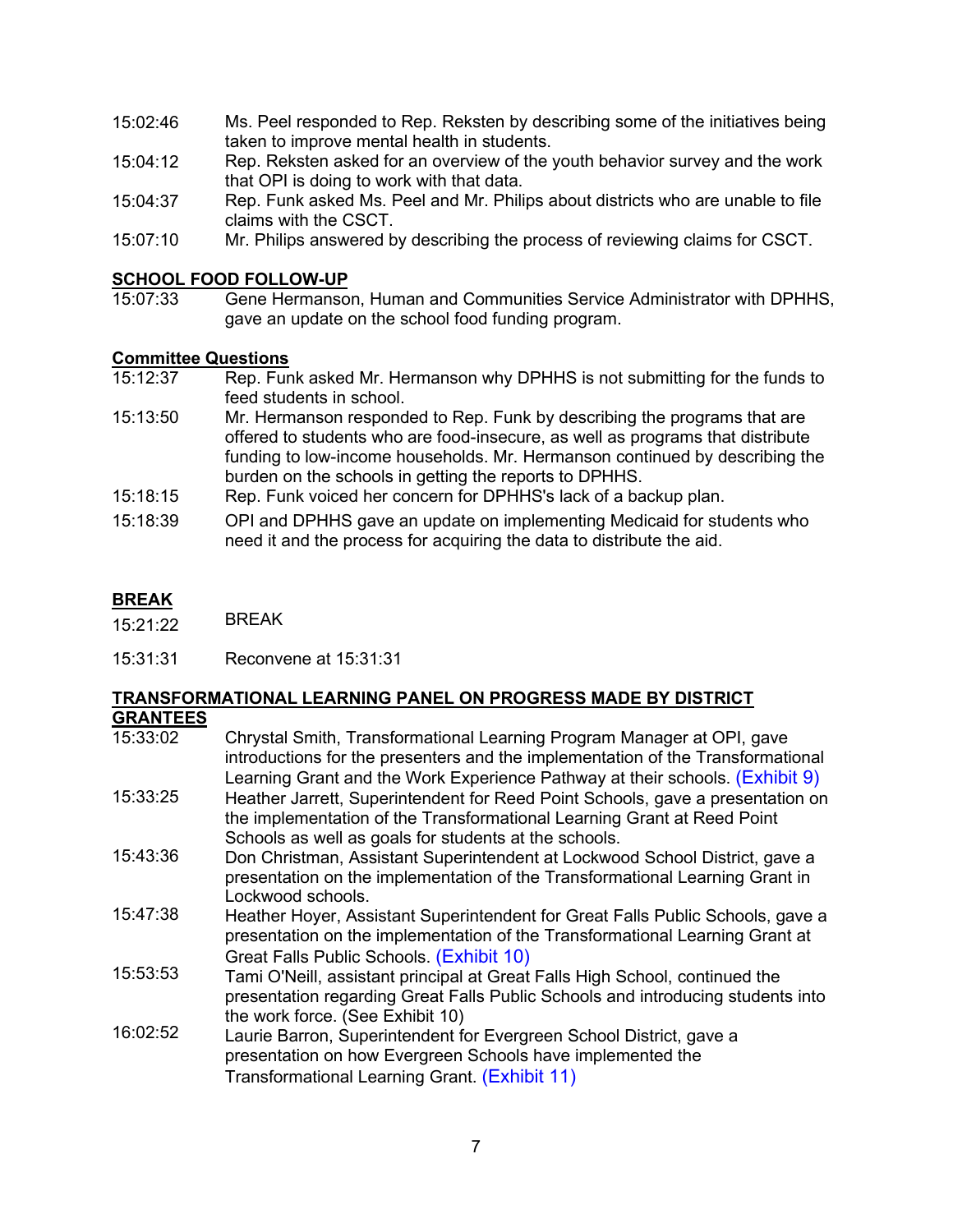### **Committee Questions**<br>16:15:29 Rep Rek

- Rep. Reksten asked the presenters how they plan to sustain growth in their programs when they do not have the funding.
- 16:16:04 Ms. Hoyer responded to Rep. Reksten by stating that her school district has focused on creating sustainable education that will carry the students when the funding has maxed out.
- 16:16:28 Ms. Barron responded to Rep. Reksten by stating that they have invested in their teachers first so they can use what the teachers learn to better help the students.
- 16:17:29 Ms. O'Neill responded to Rep. Reksten by stating that her idea of sustaining programs involves the communities that the schools are in.
- 16:18:06 Sen. Salomon asked Ms. O'Neill if Great Falls students move further in the program based on social promotion. He followed his question by commenting on the engagement of kids in the workforce.
- 16:21:47 Rep. Reksten asked the presenters how their districts plan to share their success in these programs with other districts.
- 16:22:30 Ms. Barron answered Rep. Reksten by stating that the Evergreen School District hosted a meeting that included other districts where they shared their success in these programs.

#### **TRIBAL COMPUTER PROGRAMMING BOOST SCHOLARSHIP PROGRAM IMPLEMENTATION UPDATES**

16:24:52 Carrie Gopher, Director of American Indian Student Achievement at OPI, gave a presentation on the implementation and success of the Tribal Computer Programming Boost Scholarship Program (HB 644). [\(Exhibit 12\)](https://leg.mt.gov/bills/2021/BillPdf/HB0644.pdf) 

# **Committee Questions**<br>16:32:37 **Sen. O'B**

- Sen. O'Brien asked Ms. Gopher if she had a date to have students prepared by to participate in the program.
- 16:33:41 Erin Weisgerber, Department of Labor and Industry, responded to Sen. O'Brien by giving a presentation on a pilot program, a program for teachers, and their goals and start dates.
- 16:37:09 Sen. O'Brien asked for clarification regarding the different programs.
- 16:37:31 Rep. Hill asked Ms. Gopher how many applicants have applied to her program. He followed by asking how many applicants the OPI is hoping for.

# CHAPTER 55 UPDATE<br>16:39:37 Julie Muro

Julie Murgel, Chief Operating Officer at the OPI, gave an update on Ch. 55 and the Quality School Task Force and the Negotiated Rule Committee that have been organized to oversee the goals and implementation of Ch. 55. [\(Exhibit](https://leg.mt.gov/content/Committees/Interim/2021-2022/Education/Meetings/March-2022/EXHIBIT_12.pdf)

#### 13) **Committee Questions**

16:45:19 Rep. Funk asked Dr. Murgel when the first presentation of the Ch. 55 negotiations will be.

# **ADMINISTRATIVE RULE REVIEW/LITIGATION UPDATE**

Laura Sankey Keip, Committee Attorney, reviewed the Administrative Rule for the committee. She continued by updating the committee on litigation issues.